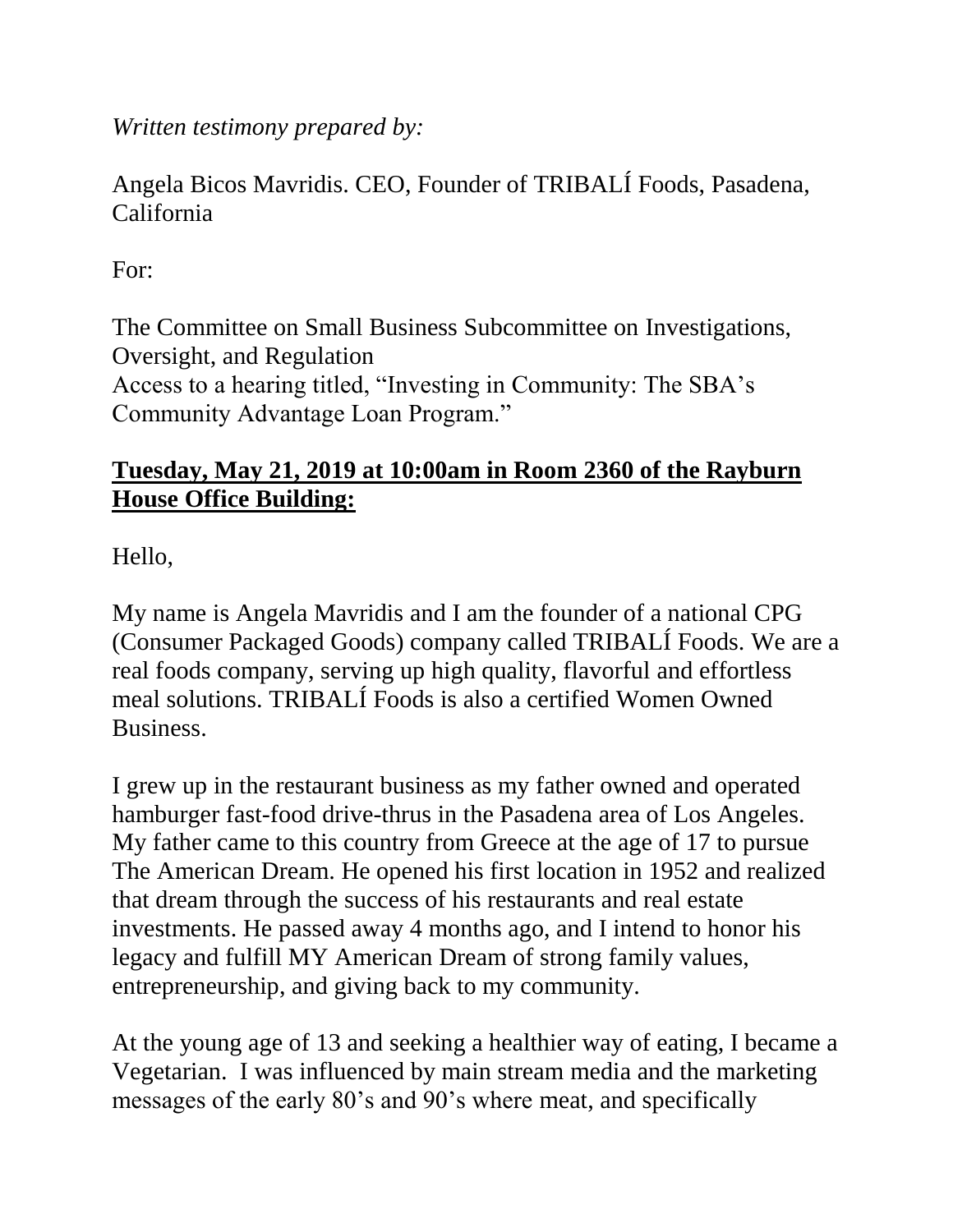saturated fat, were vilified for their perceived health consequences. Fat was feared and meat was going to clog your arteries and cause plaque buildup. I adhered to a vegetarian diet for 35 years. Fast forward to four years ago when I studied nutrition and became a Holistic Nutritionist. I came to learn that well sourced, high quality animal meats provide the nutrient density and health benefits that I lacked in my vegetarian diet. I tried my first Organic, 100% grass fed steak and never looked back.

With my new knowledge and perspective, I began to explore opportunities in the sector I knew best, the food business. I drew upon my Greek heritage and culinary background and developed a line of seasoned patties and sliders. They are made from organic, ethically sourced, humanly raised animals and blended with only the freshest herbs, spices, vegetables and purees to bring out my globally inspired flavors. We never use any binders, fillers, additives or preservatives and the meats are free of hormones and antibiotics. My products are also gluten, soy and dairy free, Paleo certified and Whole30 approved. They include organic grass fed and finished beef and free-range turkey and chicken.

Since founding the company in 2016, I have managed to catapult the brand toward mainstream success with an appearance on the TODAY show, several industry awards like the NEXTY, and retail agreements with Target and Walmart nationally, as well as, Whole Foods, Natural Grocers, and Central Market among others.

With my expansion and growth, came the need to obtain affordable business capital to fuel the success. I needed capital to help finance the next stage of growth. I had momentum, I had brand recognition, I had national placement, I just needed a way to finance it.

Through my networking with other CPG companies, particularly Terra's Whey, I became aware of SBA financing opportunities and their support